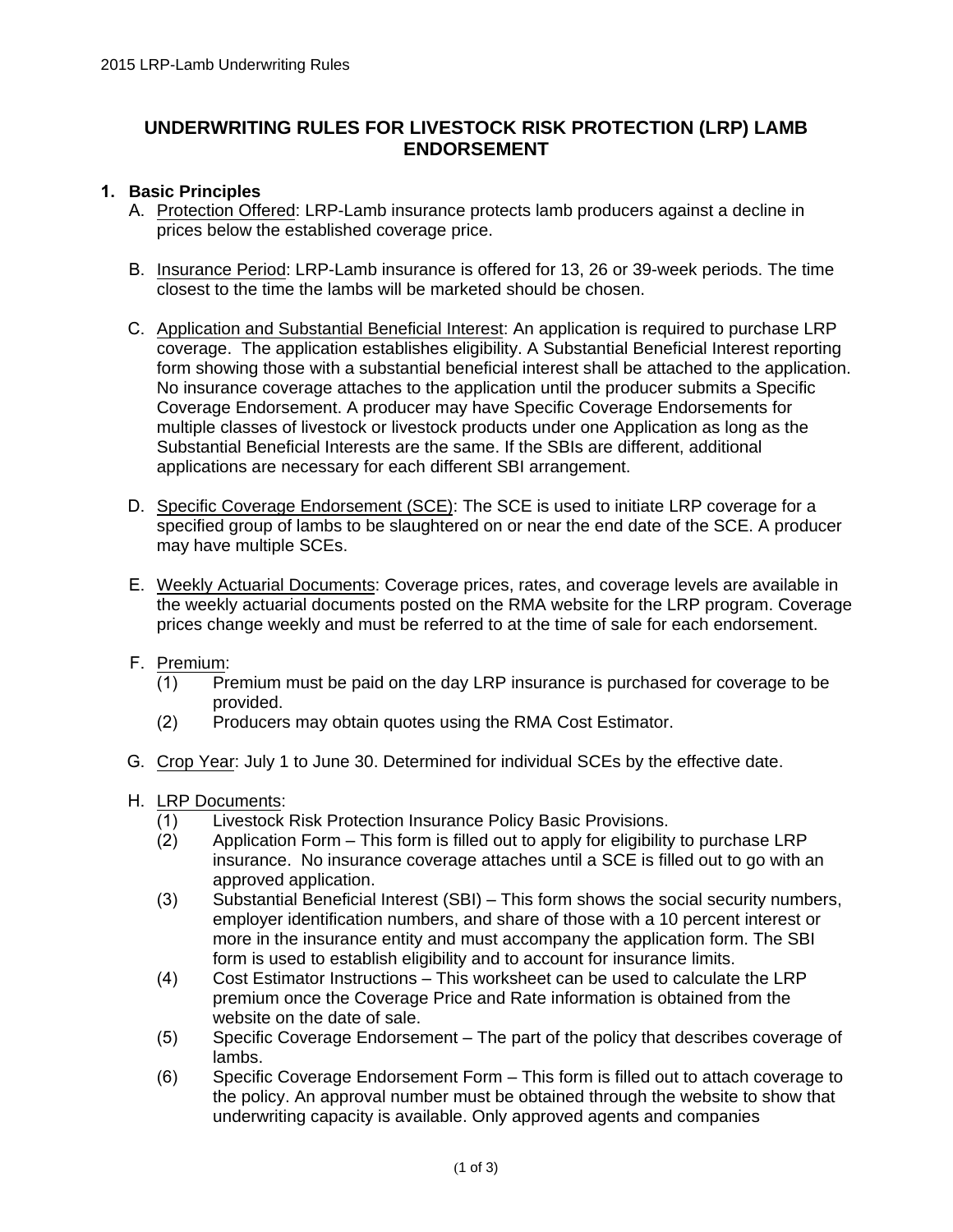participating in the Livestock Price Reinsurance Agreement may obtain approval numbers.

- (7) Assignment of Indemnity Form This form is used for assigning any indemnity to a third party.
- (8) Transfer of Right to Indemnity Form This form is used if the lambs are sold prior to the end of insurance period to transfer any indemnity to the new owner (providing the new owner meets eligibility requirements).
- (9) Claim Form If the actual ending value, as specified in the SCE, is below the coverage price, this form must be completed and sent to the company within 60 days following the end date. An indemnity payment will be made within 60 days of receipt of the claim form.
- (10) Special Provisions of Insurance May be obtained from the RMA website (www.rma.usda.gov) and are part of the policy materials.

Area: LRP-Lamb will be available in all counties in 28 states: Arizona, California, Colorado, Idaho, Illinois, Indiana, Iowa, Kansas, Michigan, Minnesota, Missouri, Montana, Nebraska, Nevada, New Mexico, North Dakota, Ohio, Oklahoma, Oregon, Pennsylvania, South Dakota, Texas, Utah, Virginia, Washington, West Virginia, Wisconsin, and Wyoming. At the time insurance attaches, the insured lambs must be physically located in a state where LRP-Lamb insurance is offered for sale. The insured lambs may subsequently be moved to any other state.

- I. Continuous Policy: If the policy is not cancelled in writing by June 30, the policy (but not any SCEs) will automatically renew. The policy may be cancelled at any time unless a SCE is in effect.
- J. Eligible Lambs: Lambs eligible for coverage under this policy are those that:
	- (1) As of the Effective Date for the applicable SCE, are currently owned (already born) and are not subject to any agreement with any buyer or potential buyer offering to purchase such lambs (or meat derived from such lambs) at a specified price (and will not be subject to such an agreement until not more than 30 days prior to the policy end date); and
	- (2) Are expected, by the Ending Period,
		- a. To weigh between 50 and 150 pounds and,
		- b. To be of an age that qualifies for the USDA/Agriculture Marketing Service grade standards definition of live lambs.

### **2. Limitations**

- A. Program Funding Limits: This pilot program was established in the Federal Crop Insurance Act with overall funding limitations. Coverage may not be available if underwriting capacity has been expended.
- B. Annual Policy Limits: The annual limitation of the number of head of lambs that may be covered during the crop year is 28,000 head. For the insured entity, the number of insured lambs will be totaled and may not be more than 28,000 head. The Substantial Beneficial Interest form will be used to determine the total head insured by any individual. For example: Smith Farms has 2,000 head insured under LRP. John Smith has a substantial beneficial interest in Smith Farms and has 90 percent interest (2,000 \* .90 = 1,800 head). John Smith also has lambs under his own name and wants to insure 1,000 head. The total lambs insured by John Smith are:  $1.800 + 1.000 = 2.800$  head which is below the crop year limit of 28,000 head.
- C. Endorsement Limits: A limitation of 2,000 head of lambs may be insured under any one SCE and during any crop year shall be 28,000 head.